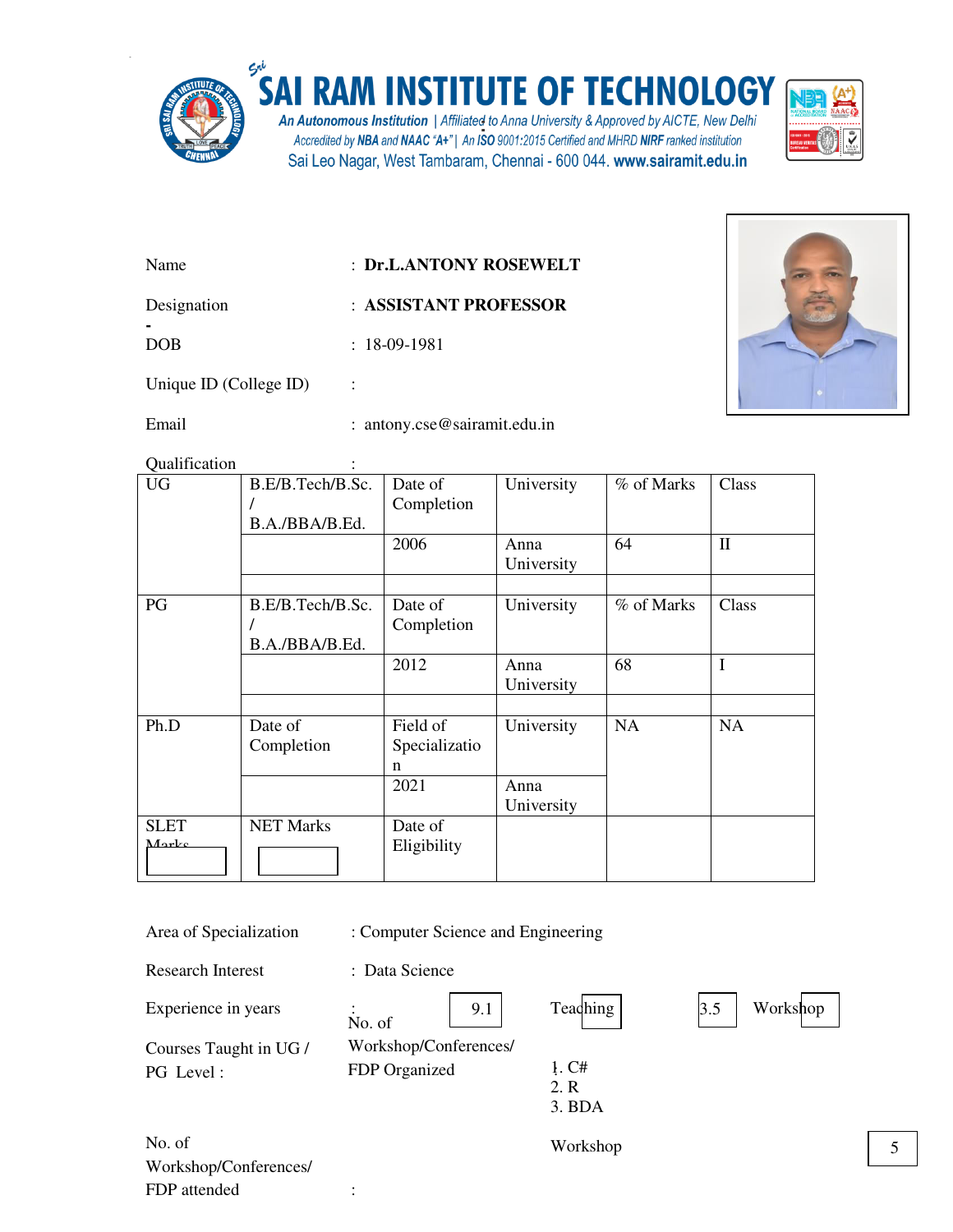Research Industry Others

| Conferences<br><b>FDP</b> |  |
|---------------------------|--|
| Conferences<br><b>FDP</b> |  |